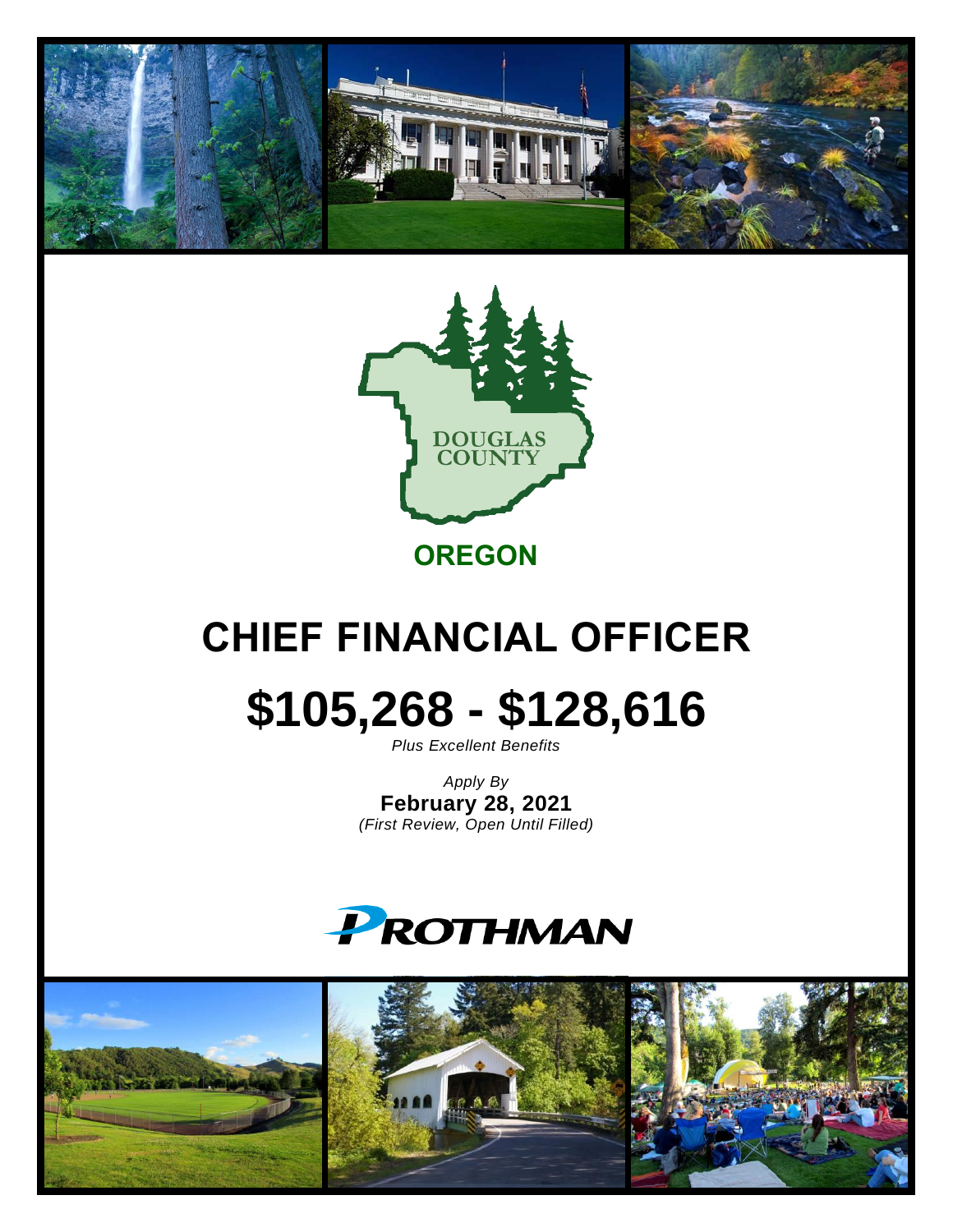#### **WHY APPLY?**



Located in scenic Southwestern Oregon, Douglas County is known for its stunningly beautiful landscapes and some of the most amazing outdoor recreational opportunities pro-

vided by the County's four distinct seasons. The Hundred Valleys of the Umpqua have been compared geographically and climatologically with Italy and Southern France, where Fall is pleasant and crisp, Winter is cool without much freezing, and Spring and Summer are vibrant and warm. Douglas County's county seat, Roseburg, is conveniently located on Interstate 5, roughly 67 miles south of Eugene and 96 miles north of Medford. Centrally located to camping, fishing, the high Cascades and Crater Lake, the beautiful Oregon coast, and the world-famous Wildlife Safari, activities in the area range from white water rafting to just plain relaxing. If you are an experienced financial professional looking to work with a team of dedicated staff to provide excellent services, this is the right position for you!

#### **THE COMMUNITY**

Douglas County covers 5,134 square miles and is one of two Oregon counties that extend from the Pacific Ocean to the Cascade Mountain Range. Known for its temperate climate, the County is home to over 50 parks ranging from large facilities with overnight camping, to small boat launching access points, and is often referred to as the "banana belt" of Oregon. Outdoor recreational activities are plentiful and include rafting and fishing on the world-famous Umpqua River, hiking on an extensive network of trails, biking next to vineyards, cross country skiing, snowmobiling, and exploring the beaches of the Pacific Ocean. Douglas County's 111,000 residents enjoy a quiet rural lifestyle, while only being a short distance from airports, shopping and cultural activities in Eugene and Portland. Roseburg, the County seat, is the hub of many popular local events including the Douglas County Fair, a community theater, American Legion baseball, a free summer music concert series, and multiple parades. Roseburg is also home to first class medical facilities in Mercy Medical Center and the Roseburg Veterans Administration Health Care System.

The Douglas County economy is driven by the nearly 1.8 million acres of commercial forest lands contained within the County, resulting in approximately 25% of Douglas County's labor force being employed in the forest products industry which includes numerous sawmills and veneer plants, as well as one pulp and one particle board plant, and numerous shingle, shake, pole, and other wood products plants. Agriculture is also an important factor in the economy with field crops, orchards, and livestock included as major products. Top employers in the County include Roseburg Forest Products, Mercy Medical Center, Swanson Group Aviation, Seven Feathers Hotel & Casino, and Umpqua Bank.



#### **THE COUNTY**

Douglas County was incorporated in January 1852 and is governed by a three-member Board of County Commissioners serving four-year overlapping terms. The Board of Commissioners is responsible for approving ordinances, adopting the County budget, setting standards for the use of County property, appointing non-elected officials, boards, commissions, and committees, and overseeing the operation of County departments with appointed department heads.

County Departments include: Assessor, Building, Building Facilities, Clerk, District Attorney, 911, Fairgrounds & Speedway, Human Resources, IT, Justice Courts, Juvenile, Management and Finance, Museum, Parks, Planning, Public Works, Salmon Harbor, Sheriff, Surveyor, Treasurer, and Veterans Services. Douglas County employs 525 FTEs and operates on a 2021 adopted budget of \$252,745,988.

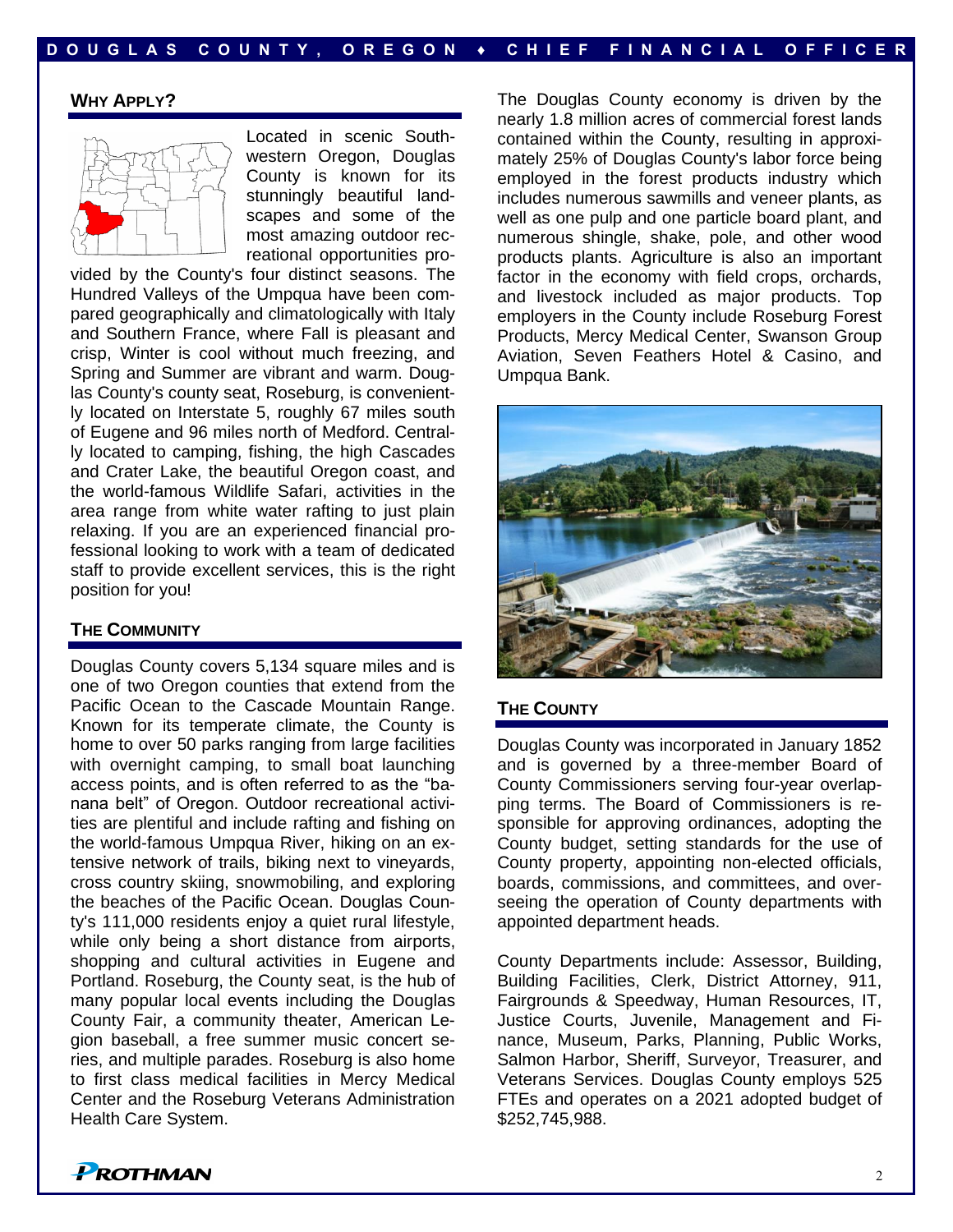#### **THE DEPARTMENT**

The major areas of responsibility of the Management and Finance Department are budget, payroll, accounting, purchasing, treasury, and property tax collection. The department operates on a 2021 budget of \$1,635,775 with 19 FTEs, and is responsible for providing accounting services, treasury services and administering the property tax collection system in an accurate and timely manner. The department also produces and publishes the Comprehensive Annual Financial Report (CAFR) and the Annual Budget document, develops, and maintains financial control policies and procedures, and ensures compliance to federal laws and regulations, state regulations and statutes, and County Board orders and resolutions.

#### **THE POSITION**

Working under the authority and direction of the Board of County Commissioners, the Chief Financial Officer serves as staff financial advisor to the Board of Commissioners and is accountable for administration of the County fiscal programs and the preparation of the annual financial statement. This position also serves as the budget officer and prepares and maintains county budget. The CFO serves as the department head of the Management and Finance department and develops, implements, and leads County-wide fiscal activities conducted by the department.

#### **Other responsibilities include:**

➢ Assist the Board of Commissioners and department heads in financial planning and control. Provide planning leadership and direction and develop short and long-range plans, goals, and objectives for financial functions. Analyze and recommend improvements to financial services. Interpret and apply Generally Accepted Accounting Principles (GAAP). Remain current on developments in the field.

➢ Plan and direct the operations of the Management and Finance department to provide effective fiscal programs for Douglas County. Implement, monitor, and maintain financial control of general accounting, procurement, payroll as well as expenditure and revenue controls. Develop and maintain systems and records that provide for proper evaluation, control, and documentation; maintain a backup system to ensure data security. Prepare department budget; monitor expenditures.

➢ Serve as County Budget Officer. Oversee and lead the development of the annual and supplemental budgets. Direct the presentation of budget recommendations at public meeting and to the County Budget Committee and Board of Commissioners. Coordinate preparation with department heads, budget committee, and the Board.

➢ Develop, implement, manage, and maintain accurate recording and accounting for the collection and distribution of property taxes. Oversee the maintenance of records for individual taxing districts, the preparation of summaries for the State Department of Revenue and other government agencies.

➢ Oversee and direct the annual County audit. Authorize and monitor the preparation of materials, reports and supporting documents. As necessary, perform internal audits.

➢ In conjunction with information services department, develop and coordinate design and implementation of accounting systems. Establish policies, procedures, and performance standards to assure the efficient and effective provision of MIS services to produce information and control of receipts and expenditures.

➢ Promote department activities and programs with business associations and the public. Respond to and effectively resolve inquiries, complaints or problems affecting the availability or quality of services.

 $\triangleright$  Participate in regional and state organizations, commissions, and task forces to promote and coordinate intergovernmental programs; represent the County in drafting, introducing, advocating, and testifying on legislation related to financial activities.